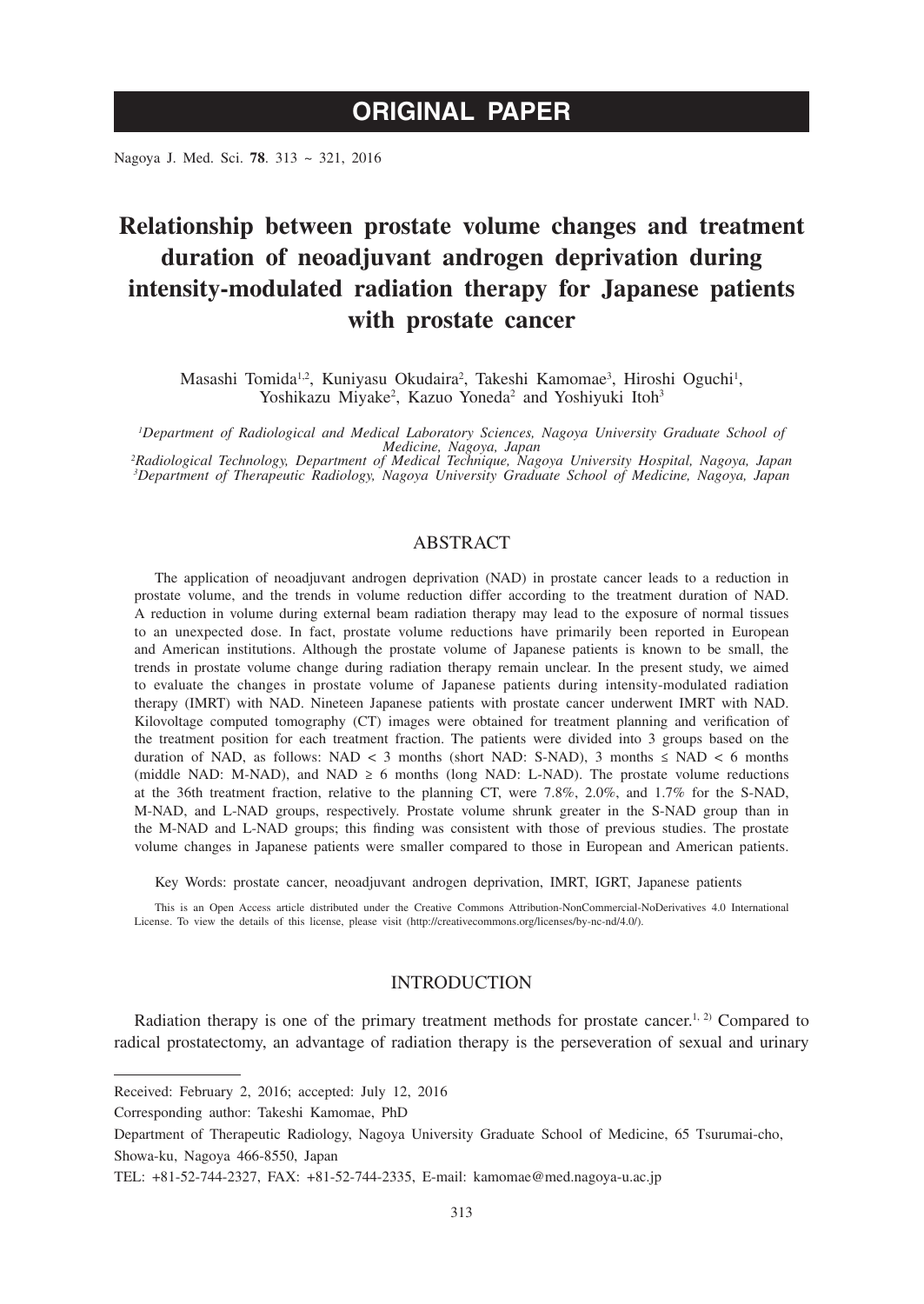functions.<sup>3)</sup> Furthermore, given the recent developments of superior dose delivery techniques such as intensity-modulated radiation therapy (IMRT) and volumetric modulated arc therapy, a highly conformal dose distribution and steep dose gradient can be achieved.<sup>4, 5)</sup> Accordingly, dose escalation can be safely permitted without an increase in normal tissue toxicity.<sup>6)</sup> Nevertheless, it is important to understand that high-precision treatment depends upon image guidance for the correction of patient setup errors.<sup>4)</sup>

In head and neck radiation therapy, changes in target shape and volume during treatment can lead to the application of inadequate doses to target regions and excessive doses to normal tissue regions.<sup>7, 8)</sup> Hence, replanning is generally performed during the course of head and neck treatment.9) However, the change in prostate volume is not often considered in prostate cancer treatment in most institutions. Hence, in most cases, the initial treatment plan is employed until the end of the treatment, except for cases with large anatomical changes between the treatment planning computed tomography (CT) and the daily pretreatment localization CTs.

In cases of intermediate- and high-risk prostate cancer, some studies have indicated that the treatment results are improved if neoadjuvant androgen deprivation (NAD) is applied in addition to external beam radiation therapy.<sup>10–12)</sup> In fact, several previous studies have shown that NAD causes a 25–50% reduction in prostate volume, regardless of the application of radiation therapy.<sup>13–19)</sup> Moreover, other studies have indicated a prostate volume reduction of 15% between the initial CT simulation and the end of radiation treatment, based on the presupposition that the initial CT scan was performed within 3 months of NAD.<sup>20, 21)</sup> Lilleby *et al.* noted that the reduction was greater during the 3 months after the initiation of NAD than after 3 months.<sup>18)</sup> Nevertheless, in previous studies, no consensus was reached whether radiation therapy alone decreased prostate volume.<sup>20, 22-24)</sup>

The prostate volumes are known to differ depending on the race.25) However, most of the previous studies on prostate volume changes are limited to European and American institutions, including those in the United States, $13-16$ ) United Kingdom, $17$ ) Norway, $18$ ) the Netherlands, $19$ ) Italy, $20$ and Turkey.21) Although the prostate volume is known to be small in Asians as compared to Europeans, Americans, and Australians,  $26$ ,  $27$ ) the characteristics of the changes in prostate volume during radiation therapy with NAD in Japanese patients have not been clarified.

In the present study, we aimed to evaluate the prostate volume changes during IMRT in Japanese patients and to statistically assess the relationship between prostate volume changes and duration of NAD.

# MATERIALS AND METHODS

## *Patient characteristics*

In this study, we retrospectively evaluated the data of 19 Japanese patients who underwent IMRT with NAD for prostate cancer at our institution from October 2008 to February 2010. This study was approved by the Institutional Review Board of Nagoya University Hospital, and all patients provided written informed consent. All patients had biopsy-proven prostate carcinoma (T1c–T4), without any distant metastases (M0); the nodal status was N0 or N1. The median patient age was 70 years (range, 61–78 years).

To allow comparison with previous European and American studies, $20, 21$ ) we divided patients into three groups according to the duration of NAD as in those studies:  $NAD < 3$  months (short NAD: S-NAD), 3 months  $\leq$  NAD  $\lt$  6 months (middle NAD: M-NAD), and NAD  $\geq$  6 months (long NAD: L-NAD). The duration of NAD was defined as the interval between NAD initiation and the time of planning CT; the median duration from the planning CT to the first treatment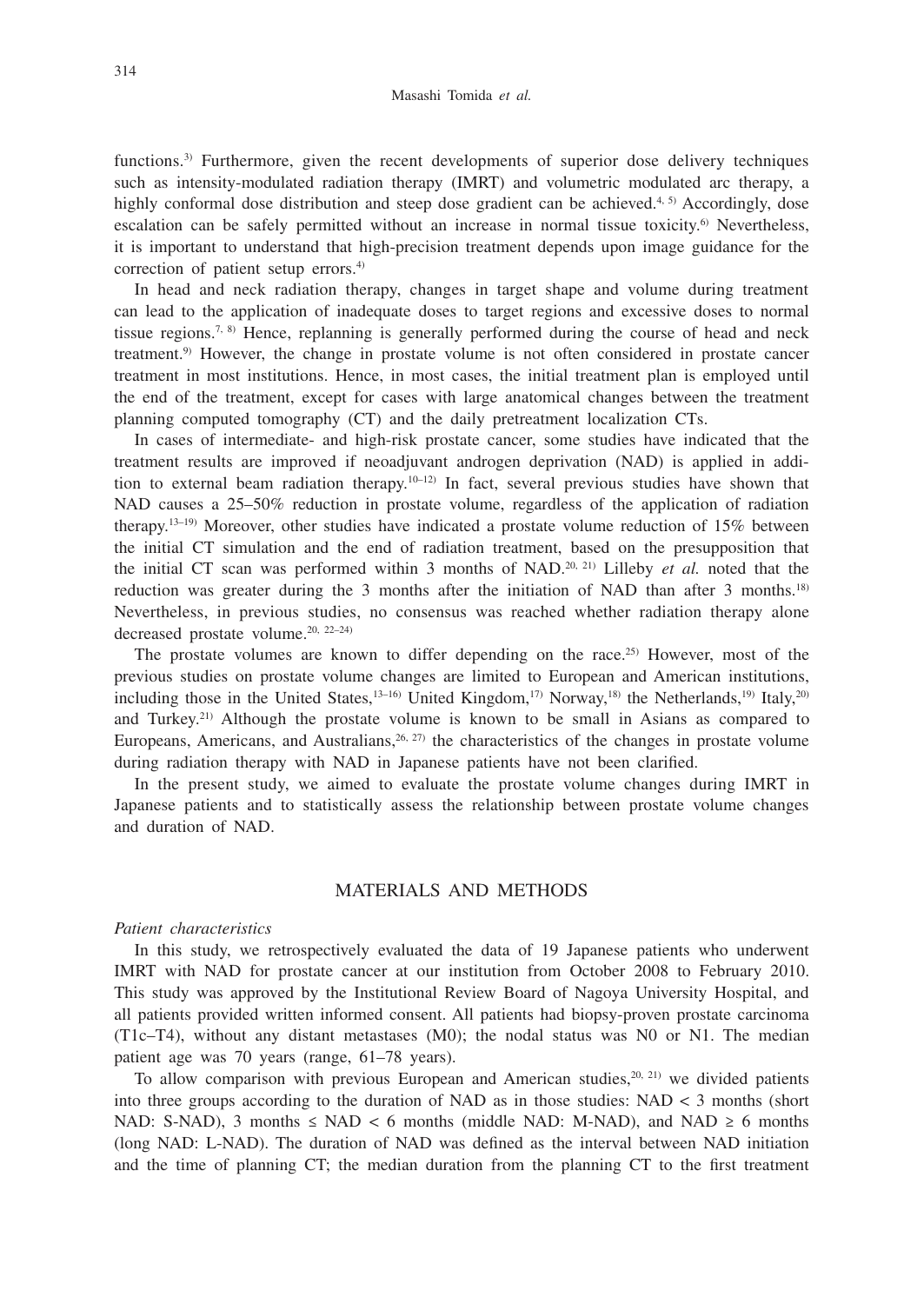day was 8 days (range, 4–16 days).

All patients had received maximum androgen blockade (MAB) with luteinizing hormonereleasing hormone agonist and anti-androgen. Patients who discontinued NAD owing to druginduced hepatitis during the treatment were excluded from the analysis.

#### *Prescription methods*

IMRT was performed using a treatment planning system (TPS; Eclipse ver. 8.9, Varian Medical Systems, USA) and a linear accelerator (CLINAC 2100CD, Varian Medical Systems, USA). A total prescription dose of 74 Gy (2 Gy per fraction; Monday to Friday) was delivered using 10 MV photon beams. All treatment fractions were conducted using image-guided radiation therapy (IGRT) to correct positional errors for target and critical organs. The median duration of the IMRT (from the start to the end of treatment) was 55 days (range, 50–61 days).

#### *Acquisition of CT images and measurement of prostate volume*

All patients underwent CT scans by using the CT-on-rails system (GE HiSpeed NX/i, General Electric, USA) that was installed in the treatment room. Kilovoltage CT images were obtained for treatment planning and verification of the pretreatment position, referred to as IGRT, for the 1st, 6th, 11th, 16th, 21st, 26th, 31st, and 36th treatment fraction. The CT scans were performed with the following parameters: field of view, 500 mm; slice thickness, 2 mm; and X-ray tube voltage, 120 kV. For obtaining treatment planning CT scans, we used an auto-mA technique to control X-ray tube current. In contrast, with regard to pretreatment position verification, we set the X-ray tube current at approximately 100 mA to ensure that the patient is exposed to a low dose.

A radiation oncologist, who was blinded to the NAD duration and CT timing, delineated the prostate in the obtained CT images on the TPS. The prostate volumes were measured using a software tool on the TPS. The intra-observer variability in the delineating process was evaluated by repeated delineation in 9 patients who were randomly chosen.

### *Statistical analysis*

Statistical analysis was performed with SPSS (IBM SPSS Statistics 22, IBM, USA). The average prostate volume at planning CT was assessed using one-way analysis of variance (ANOVA) to compare the differences among the groups based on the NAD duration. Friedman's test was used to compare prostate volume changes in each group during IMRT. The null hypothesis stated that prostate volume would not change during treatment. A significance level of 0.05 was used to reject the null hypothesis.

#### RESULTS

Patient characteristics are summarized in Table 1. A total of 5, 8, and 6 patients were assigned to the S-NAD, M-NAD and L-NAD groups, respectively. Before the experiments, we evaluated the intra-observer variability in the delineation process of prostate volume, and observed that the median percentage variation in prostate volume was approximately 4.0%.

The relationship between the NAD duration and the prostate volume at the planning CT is illustrated in Figure 1. A logarithmic curve was applied  $(R^2 = 0.30)$ . The trends in prostate volume over the course of IMRT in each group have been shown in Figure 2a–c. In the S-NAD group, the median absolute and percentage variation in prostate volume over the course of treatment, compared to those at the planning CT, were  $-0.8 \text{ cm}^3$  (range,  $-6.1 \text{ to } 0.7 \text{ cm}^3$ ) and  $-3.4\%$  (range,  $-20.0\%$  to  $3.2\%$ ), respectively. Similarly, in the M-NAD and L-NAD groups, the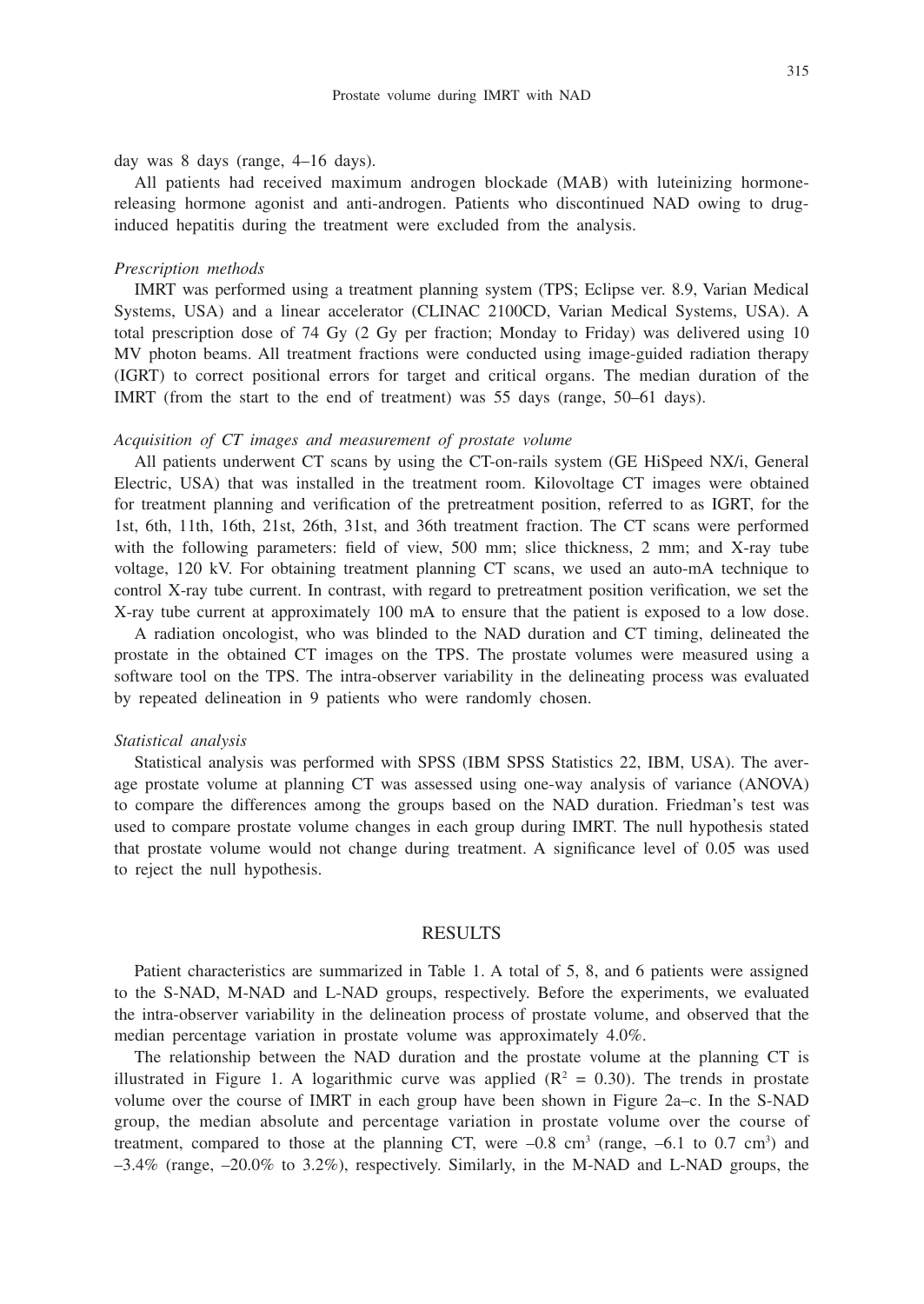median absolute variations were  $-0.3 \text{ cm}^3$  (range,  $-0.8 \text{ to } 0.6 \text{ cm}^3$ ) and  $-0.3 \text{ cm}^3$  (range,  $-1.0 \text{ to }$ 0.3 cm<sup>3</sup>), and the median percentage variations were  $-1.4\%$  (range,  $-4.7\%$  to 3.3%) and  $-2.0\%$ (range,  $-9.2\%$  to 2.7%), respectively. A temporary increase in prostate volume (3.5 cm<sup>3</sup>) was

| Parameter       | Stratification | S-NAD <sup>a)</sup> group | M-NAD <sup>b)</sup> group | $L\text{-NAD}^{c}$ group |  |
|-----------------|----------------|---------------------------|---------------------------|--------------------------|--|
| Tumor stage     | T1             |                           |                           |                          |  |
|                 | T <sub>2</sub> | 3                         |                           |                          |  |
|                 | T <sub>3</sub> |                           | 2                         | 4                        |  |
|                 | T <sub>4</sub> |                           |                           |                          |  |
| Gleason score   | 6              | ာ                         |                           |                          |  |
|                 |                | 3                         | 6                         | 3                        |  |
|                 | 8              |                           |                           |                          |  |
|                 | 9              |                           |                           | っ                        |  |
| $PSAd)$ (ng/ml) | Median (range) | $10.9(4.6-17)$            | $12.1(4.3-26)$            | 53.6 (19-290)            |  |

**Table 1** Patient characteristics

a) S-NAD = short-term neoadjuvant androgen deprivation, b) M-NAD = middle-term neoadjuvant androgen deprivation, c) L-NAD = long-term neoadjuvant androgen deprivation, d)  $PSA =$  prostatespecific antigen.



**Fig. 1** Relationship between the duration of NAD and prostate volume at the planning CT. Abbreviations: NAD  $=$  neoadjuvant androgen deprivation;  $CT =$  computed tomography.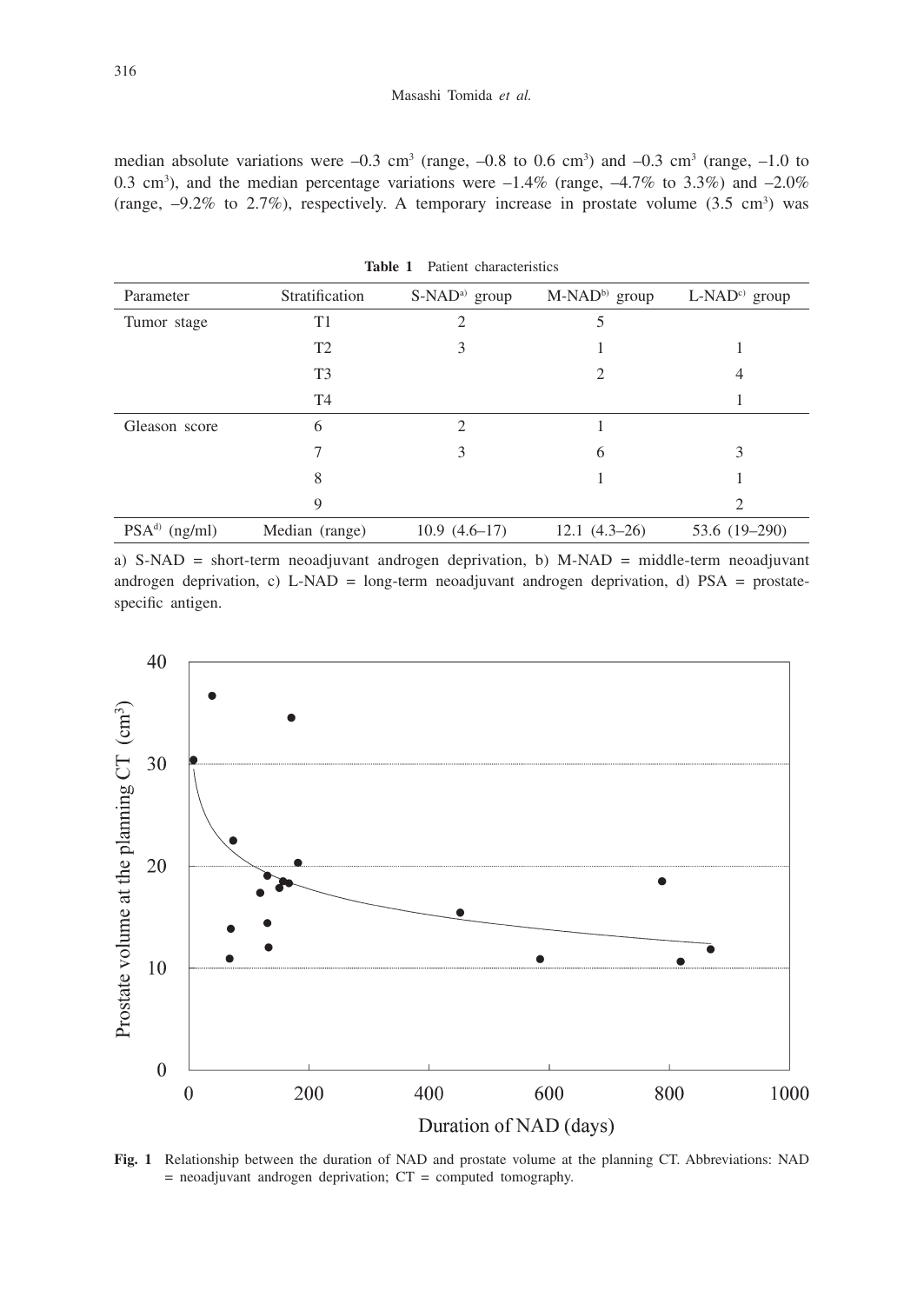

**Fig. 2** Trends in prostate volume over the course of intensity-modulated radiation therapy (IMRT) in each group. (a) short-term neoadjuvant androgen deprivation (S-NAD) group, (b) middle-term neoadjuvant androgen deprivation (M-NAD) group, (c) and long-term neoadjuvant androgen deprivation (L-NAD) group. Abbreviation: P-CT = planning computed tomography.

| Group                 | Prostate volume $(cm3)$ |                    |                 |               |                 |              |              |              |              |  |
|-----------------------|-------------------------|--------------------|-----------------|---------------|-----------------|--------------|--------------|--------------|--------------|--|
|                       | Treatment<br>planning   | Treatment fraction |                 |               |                 |              |              |              |              |  |
|                       |                         | 1st                | 6th             | 11th          | 16th            | 21st         | 26th         | 31st         | 36th         |  |
| $S-NAD$ <sup>a)</sup> | $22.9 + 10.9$           | $22.4 + 10.5$      | $22.4 \pm 10.7$ | $22.3 + 10.2$ | $22.1 \pm 10.3$ | $21.0 + 9.7$ | $20.7 + 9.6$ | $20.9 + 8.9$ | $20.7 + 8.8$ |  |
| $M-NAD$ b)            | $19.0 + 6.7$            | $18.9 + 6.9$       | $18.7 + 6.9$    | $18.8 + 6.7$  | $18.8 + 6.7$    | $18.9 + 6.8$ | $18.8 + 6.8$ | $18.7 + 7.0$ | $18.7 + 6.8$ |  |
| $L-NAD$ <sup>c)</sup> | $14.6 + 4.1$            | $14.3 + 4.2$       | $14.2 + 4.0$    | $14.4 + 4.2$  | $14.2 + 4.0$    | $14.3 + 4.3$ | $14.3 + 4.0$ | $14.4 + 3.9$ | $14.4 + 4.1$ |  |

**Table 2** Prostate volume changes over the course of IMRT.

a) S-NAD = short-term neoadjuvant androgen deprivation, b) M-NAD = middle-term neoadjuvant androgen deprivation, c) L-NAD = long-term neoadjuvant androgen deprivation.

observed in one patient in the S-NAD group between the 26th and 31st treatment fraction points.

Table 2 shows the average prostate volume and standard deviation for each group at planning CT and at each radiation treatment time point. The changes in volume relative to that at planning CT were plotted on Figure 3; the error bar with standard deviation was excluded in the graph to avoid overlaps. The average prostate volumes at planning  $CT$  were 22.9 cm<sup>3</sup> (range, 10.9 to 36.7 cm<sup>3</sup>), 19.0 cm<sup>3</sup> (range, 12.0 to 34.5 cm<sup>3</sup>), and 14.6 cm<sup>3</sup> (range, 10.6 to 20.3 cm<sup>3</sup>) in the S-NAD, M-NAD, and L-NAD groups, respectively. ANOVA showed that there was no significant difference between any of the groups based on the duration of NAD. Compared to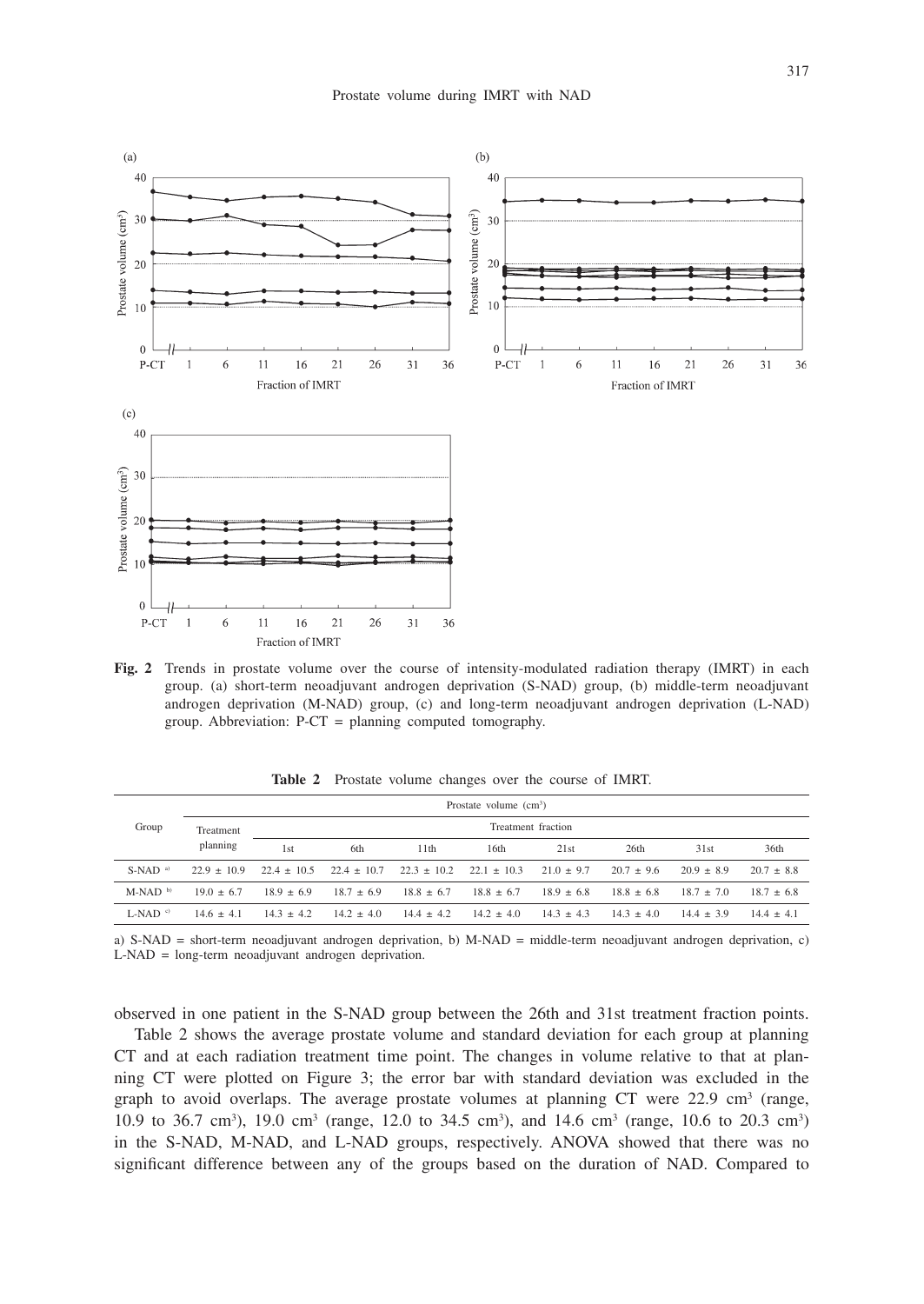

**Fig. 3** Averaged percentage change in prostate volume in each group over the course of intensity-modulated radiation therapy (IMRT). The error bars with standard deviation were abbreviated to avoid overlap among the groups. Abbreviations:  $S-NAD = short-term neoadjuvant androgen deprivation, M-NAD =$ middle-term neoadjuvant androgen deprivation, L-NAD = long-term neoadjuvant androgen deprivation, P-CT = planning computed tomography.

that at planning CT, the percentage reductions in prostate volume at the 36th treatment fraction point were 7.8% (2.2 cm<sup>3</sup>), 2.0% (0.3 cm<sup>3</sup>), and 1.7% (0.2 cm<sup>3</sup>) in the S-NAD, M-NAD, L-NAD groups, respectively. Friedman's test, as a nonparametric ANOVA, indicated significant differences in prostate volume during the course of treatment in the S-NAD and M-NAD groups (S-NAD group:  $p = 0.004$ , M-NAD group:  $p = 0.049$ ). In contrast, no significant difference in prostate volume was observed during the radiation treatment in the L-NAD group ( $p = 0.298$ ).

## **DISCUSSION**

With regard to the intra-observer variability in the process of delineating the prostate, the median percentage variation in prostate volume was 4.0%. A previous study has indicated that the variability in delineating the prostate and seminal vesicles ranged from 1.5% to 9% (average,  $5\%$ ).<sup>28)</sup> Thus, the intra-observer variability in present study was similar to that reported in the previous study, and accordingly, we believe that such a value was suitable.

Sanguineti *et al.* reported that the short-term NAD group (<3 months) showed a prostate volume reduction of 14.2% over the course of three-dimensional conformal radiation therapy (3DCRT) for prostate cancer.20) Similarly, Onal *et al.* indicated that the prostate volume reduced by  $14.1\%$  in the short-term NAD group over the course of 3DCRT.<sup>21)</sup> In the present study, the average percentage reduction in prostate volume was  $7.8\%$  (2.2 cm<sup>3</sup>) in the S-NAD group. Thus,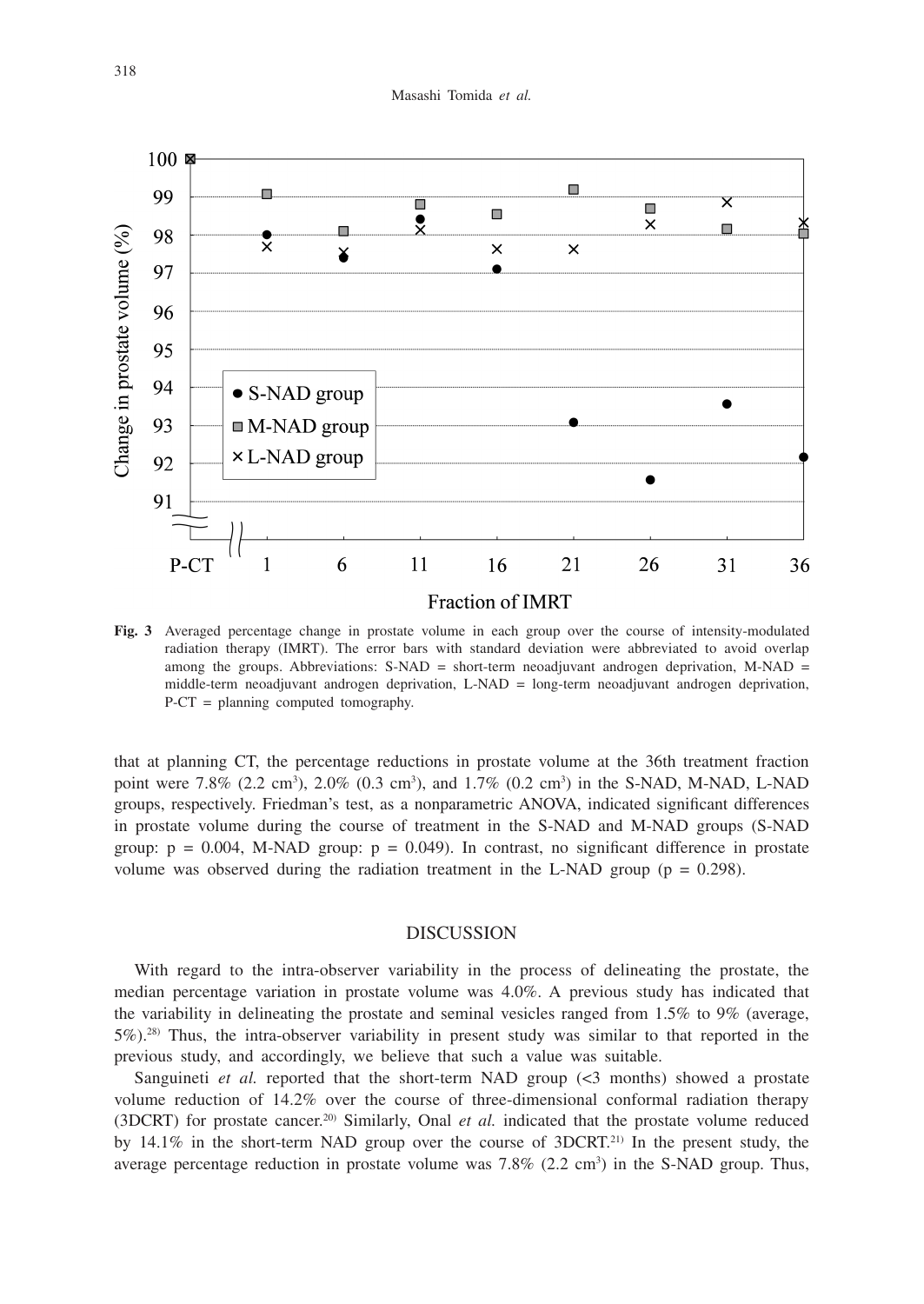the change in prostate volume during IMRT in Japanese patients, as noted in the present study, is small as compared to that reported in other studies.

In the M-NAD and L-NAD groups, the average percentages of prostate volume reduction over the course of IMRT were  $2.0\%$  (0.3 cm<sup>3</sup>) and  $1.7\%$  (0.2 cm<sup>3</sup>), respectively. However, a significant difference in prostate volume change was only observed during the course of IMRT in the M-NAD group and not the L-NAD group, even though the reduction level was the same. Sanguineti *et al.* reported that the percentage of prostate volume reduction was  $1.1\%$  (0.7 cm<sup>3</sup>) in the group of patients receiving NAD for  $3-6$  months<sup>20</sup>; the authors also indicated that the reduction in this group was significantly smaller as compared to that in the short-term NAD group. The results of our study are consistent with those of Sanguineti *et al.*

The average prostate volume at the planning CT was  $45.2 \text{ cm}^3$  and  $60.3 \text{ cm}^3$  in the studies of Sanguineti *et al.* and Onal *et al.*, respectively.20, 21) In contrast, the average prostate volume in our study was  $22.9 \text{ cm}^3$  in the S-NAD group. Langenhuijsen *et al.* evaluated the reduction in prostate volume following MAB treatment while considering the prostate volume before treatment.<sup>19)</sup> Based on their findings, the large prostate group  $(560 \text{ cc})$  showed a greater reduction as compared to the small prostate group  $(\leq 60 \text{ cc})$ . Hence, we believe that the reduction in prostate volume induced by NAD was small for Japanese patients with a smaller prostate, even in the S-NAD group. This is the first report on prostate volume reduction during radiation therapy with NAD among Asians.

A temporary increase in prostate volume was observed in one patient in the S-NAD group. Such a finding may be associated with the intra-observer variability of prostate delineation<sup>28, 29)</sup> or side-effects caused by inflammation due to radiation therapy.30)

A previous study indicated that the reduction in prostate volume with NAD treatment influenced the exposure of the surrounding normal tissue to high radiation doses in 3DCRT.15) Another study indicated that an additional treatment planning session during the course of 3DCRT may be beneficial for preventing unnecessary dose-limiting organ exposure, as a result of prostate volume reduction.21) Sanguineti *et al.* also suggested that planning CT scans should be obtained at 2–3-month intervals after the initiation of NAD, as a large change in prostate volume immediately after NAD may lead to an unexpected increase in the percentage of the rectal wall exposed to intermediate doses.<sup>20)</sup> However, the percentages of prostate volume reduction in those reports were greater than those observed in the present study. In Japanese patients with smaller prostates, the reduction in prostate volume may have only a small effect on the dose distributions as compared to that mentioned in other reports. The effect of such a reduction in volume on the dose distribution will serve as a topic of future investigations.

Our study has several limitations. First, as the sample size was small, the statistical analysis methods that could be used were limited. Although the study participants had varying tumor stage, prostate-specific antigen levels, and Gleason scores, Langenhuijsen *et al.* reported that these factors are not associated with prostate volume reduction.<sup>19)</sup> Moreover, the small patient numbers might have caused major study bias and intergroup disproportion in the architectures of the prostatic gland, causing difference in the sensitivity of NAD. In addition, the vast majority of patients with low-risk prostate cancer that did not require NAD were treated by surgery and interstitial brachytherapy in our institution. Hence, most of the patients who received external beam radiation therapy and NAD belonged to the intermediate- or high-risk groups. This protocol conforms to the National Comprehensive Cancer Network guideline.31) Therefore, we could not acquire the data of control patients who received external beam radiation therapy with no NAD. Second, we could not acquire CT images at the initiation of NAD. Therefore, any difference in the prostate volume among the three groups at NAD initiation was not detected and we could not obtain prostate volume reduction from NAD initiation to the planning CT. Third, the delineation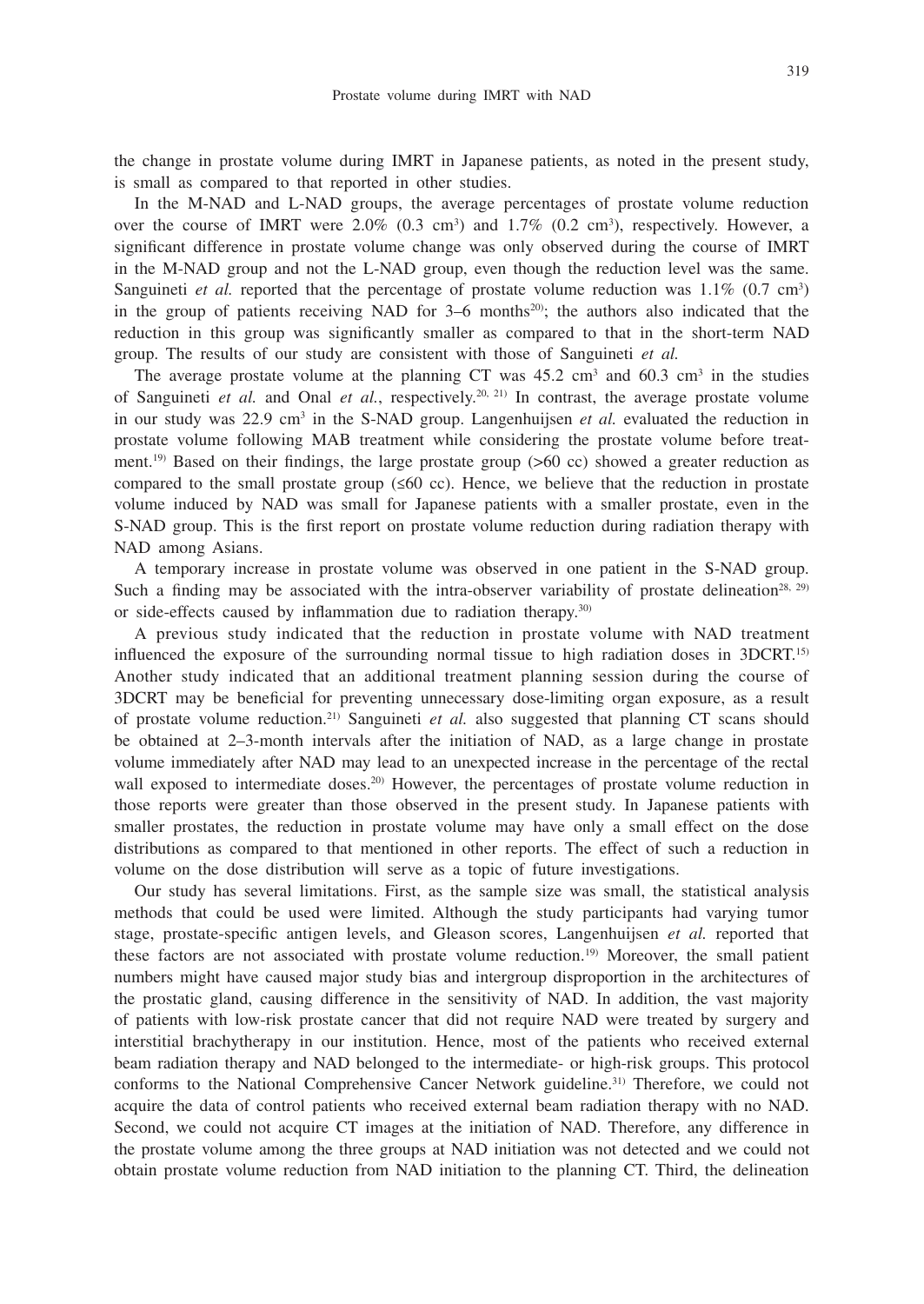in present study was performed by a single radiation oncologist. Hence, we evaluated only intraobserver variability, but not inter-observer variability. Nakamura *et al.* reported that the prostate volume definition varies widely  $(23.8-98.3 \text{ cm}^3)$  among Japanese radiation oncologists.<sup>32)</sup> Hence, this study could potentially be influenced by the delineation process of the oncologist. Finally, the treatment planning CT images were acquired by using an auto-mA technique. In contrast, the daily pretreatment localization CT images were acquired by using an mA value that was as low as possible. Such a discrepancy in the CT parameters may lead to differences in image quality, and could consequently affect the delineation of the prostate.

# ACKNOWLEDGEMENT

The authors thank the radiation therapy team of Nagoya University for their support.

## COMPETING INTERESTS

The authors declare that they have no competing interests.

## **REFERENCES**

- 1) Wilt TJ, MacDonald R, Rutks I, Shamliyan TA, Taylor BC, Kane RL. Systematic review: Comparative effectiveness and harms of treatments for clinically localized prostate cancer. *Ann Intern Med*, 2008; 148: 435–448.
- 2) Cooperberg MR, Broering JM, Carroll PR. Time trends and local variation in primary treatment of localized prostate cancer. *J Clin Oncol*, 2010; 28: 1117–1123.
- 3) Shrader-Bogen CL, Kjellberg JL, McPherson CP, Murray CL. Quality of life and treatment outcomes: Prostate carcinoma patients' perspectives after prostatectomy or radiation therapy. *Cancer*, 1997; 79: 1977–1986.
- 4) Guckenberger M, Flentje M. Intensity-modulated radiotherapy (IMRT) of localized prostate cancer: A review and future perspectives. *Strahlenther Onkol*, 2007; 183: 57–62.
- 5) Palma D, Vollans E, James K, Nakano S, Moiseenko V, Shaffer R, *et al.* Volumetric modulated arc therapy for delivery of prostate radiotherapy: Comparison with intensity-modulated radiotherapy and threedimensional conformal radiotherapy. *Int J Radiat Oncol Biol Phys*, 2008; 72: 996–1001.
- 6) Lips I, Dehnad H, Kruger AB, van Moorselaar J, van der Heide U, Battermann J, *et al.* Health-related quality of life in patients with locally advanced prostate cancer after 76 Gy intensity-modulated radiotherapy vs. 70 Gy conformal radiotherapy in a prospective and longitudinal study. *Int J Radiat Oncol Biol Phys*, 2007; 69: 656–661.
- 7) Hansen EK, Bucci MK, Quivey JM, Weinberg V, Xia P. Repeat CT imaging and replanning during the course of IMRT for head-and-neck cancer. *Int J Radiat Oncol Biol Phys*, 2006; 64: 355–362.
- 8) Wu Q, Chi Y, Chen PY, Krauss DJ, Yan D, Martinez A. Adaptive replanning strategies accounting for shrinkage in head and neck IMRT. *Int J Radiat Oncol Biol Phys*, 2009; 75: 924–932.
- 9) Nishimura Y, Shibata T, Nakamatsu K, Kanamori S, Koike R, Okubo M, *et al.* A two-step intensitymodulated radiation therapy method for nasopharyngeal cancer: The Kinki University experience. *Jpn J Clin Oncol*, 2010; 40: 130–138.
- 10) Roach M 3rd, Bae K, Speight J, Wolkov HB, Rubin P, Lee RJ, *et al.* Short-term neoadjuvant androgen deprivation therapy and external-beam radiotherapy for locally advanced prostate cancer: long-term results of RTOG 8610. *J Clin Oncol*, 2008; 26: 585–591.
- 11) Denham JW, Steigler A, Lamb DS, Joseph D, Turner S, Matthews J, *et al.* Short-term neoadjuvant androgen deprivation and radiotherapy for locally advanced prostate cancer: 10-year data from the TROG 96.01 radomised trial. *Lancet Oncol*. 2011; 12: 451–459.
- 12) Crook J, Ludgate C, Malone S, Perry G, Eapen L, Bowen J, *et al.* Final report of multicenter Canadian Phase III randomized trial of 3 versus 8 months of neoadjuvant androgen deprivation therapy before